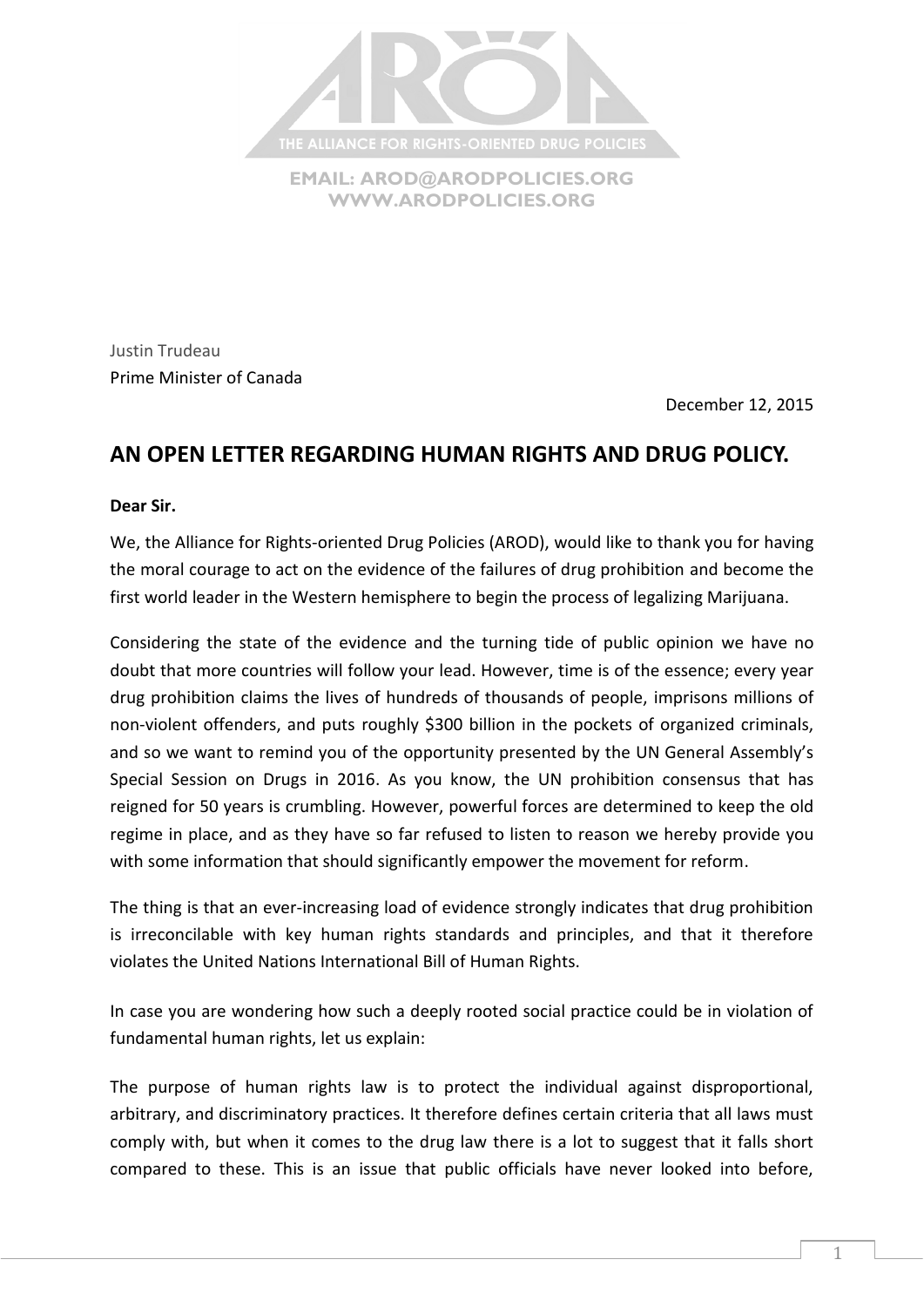

because when they first swore allegiance to punitive drug policies, they didn't know enough about drugs or drug prohibition to see the problem from a human rights perspective.

Now, fifty years later, things have changed. We have learned that whether we are talking about licit or illicit drugs, there are the same supply and demand mechanisms in effect and the same varying patterns of use, and we have learned that alcohol and tobacco, each in their own way, are the worst of all drugs for society and users alike. Not only that, but we have also discovered that the degree of criminalization has little to no influence on the user population; that the evils generated by prohibition (organized crime, corruption, violence, disease, deaths by overdose, etc.) are worse than the evils caused by the drugs themselves; and that a health-oriented approach, like the one we have for alcohol, is a much more sensible solution to the drug problem.

In other words, as we have wised up, we have learned that the idea of prohibition is built on a series of faulty premises. And when we take into account that (1) the separation between licit and illicit drugs is nonsensical and (2) that less invasive—and more prudent—means than the law-and-order approach are available, we also have a sound basis for arguing that today's policies are incompatible with key human rights principles, such as those of equality (non-discrimination) and proportionality.

This being the case, as a civil servant you have certain obligations not only to your electorate but humanity at large, and to further clarify the situation you hereby receive a copy of *To End a War*, as well as a letter we have sent the CND as our contribution to the UNGASS 2016 preparatory process.

While the CND letter will expand on the situation as it relates to UNGASS, *To End a War* will tell you everything you need to know about the human rights issue: (1) it elaborates on why our drug policies are incompatible with human rights; (2) it specifies which articles in the UN International Bill of Human Rights that proves a violation; and (3) it also enlarges on our civil servants' duties in this situation. You can also, if you want to learn more about all this, visit our website at www.arodpolicies.org. In the reading room section you will find an abundance of scholarly works that support the factual picture as summarized by *To End a War*, and as you can see there are many drug policy experts and professors of law who will conclude that drug prohibition represents a discriminatory, arbitrary, and disproportional practice.

*We would like to emphasize that if this is so, then there can be no doubt that we are dealing with a gross violation of human rights. The* purpose of human rights law is to protect us from such practices, and so we ask that you do what you can to ensure that our drug policies' relationship to the human rights conventions is properly reviewed.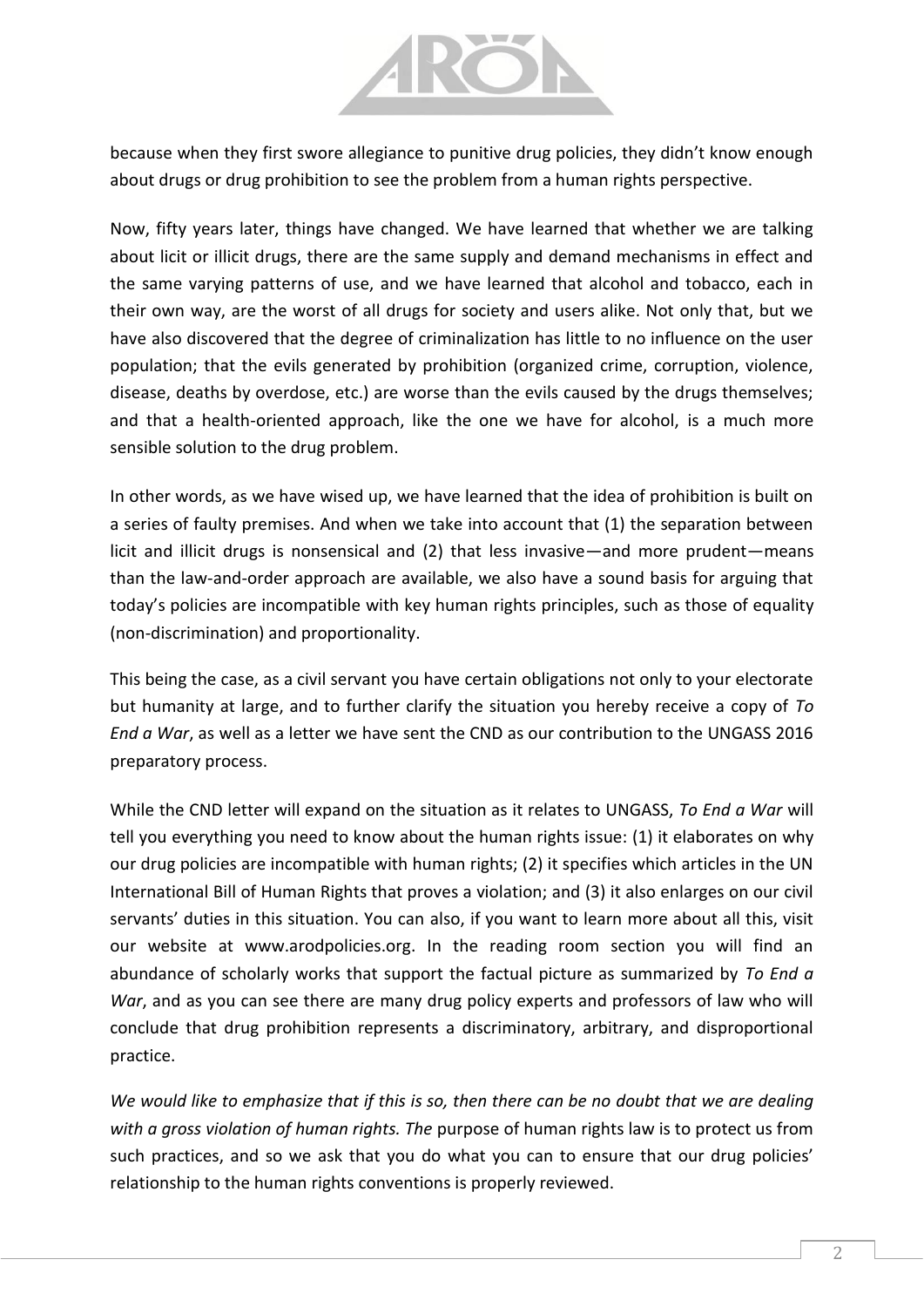

So far, no government has been forthcoming in accepting this challenge. Nevertheless, the pressure for reform is growing stronger each day, and as further explained by the conclusion of a recent report:

*"The question appearing on the international policy agenda is now no longer whether or not there is a need to reassess and modernize the UN drug control system, but rather when and how. The question is if a mechanism can be found soon enough to deal with the growing tensions and to transform the current system in an orderly fashion into one more adaptable to local concerns and priorities, and one that is more compatible with basic scientific norms and UN standards of today"<sup>1</sup>*

This report is not unique. Indeed, you are hard pressed to find any report on the subject which does not conclude that drug prohibition has failed and that radical reform is needed, and now that the rights-oriented debate has been brought to your attention, you have also been provided with the mechanism hitherto looked for to solve the increasing tension referred to above.

The simple reason for this is that there is a conventional hierarchy in the world in which human rights law rules supreme, and if the UN drug control conventions should be found to be incompatible with the human rights conventions, then the drug control conventions must yield.

This is a most straightforward matter which is not open to discussion. The rule of law demands that our public officials ensure that the relationship between the drug law and human rights law is resolved once and for all, and by bringing this issue to your attention, we provide you with a timely opportunity to prove your qualities. As you know, the UNGASS 2016 meeting is coming up shortly, and this being an unprecedented opportunity to review and redirect the future of the global drug control regime, we suggest that you do everything in your power to get the relationship between the drug control conventions and the human rights conventions put on the agenda.

As a leader of a country you have several means at your disposal to get his done, and we hope that the Canadian government will not shy away from making the most out of the opportunity provided by UNGASS 2016. The purpose of this special session is to address all organizational and substantive matters in an open-ended manner. And as Canada now is poised to become one of the most influential agitators for informed drug policies, the

 $\overline{\phantom{a}}$ 

<sup>&</sup>lt;sup>1</sup> The Rise and Decline of Cannabis Prohibition: The History of Cannabis in the UN Drug Control System and Options for *Reform*, Transnational Institute/Global Drug Policy Observatory (2014), p. 15.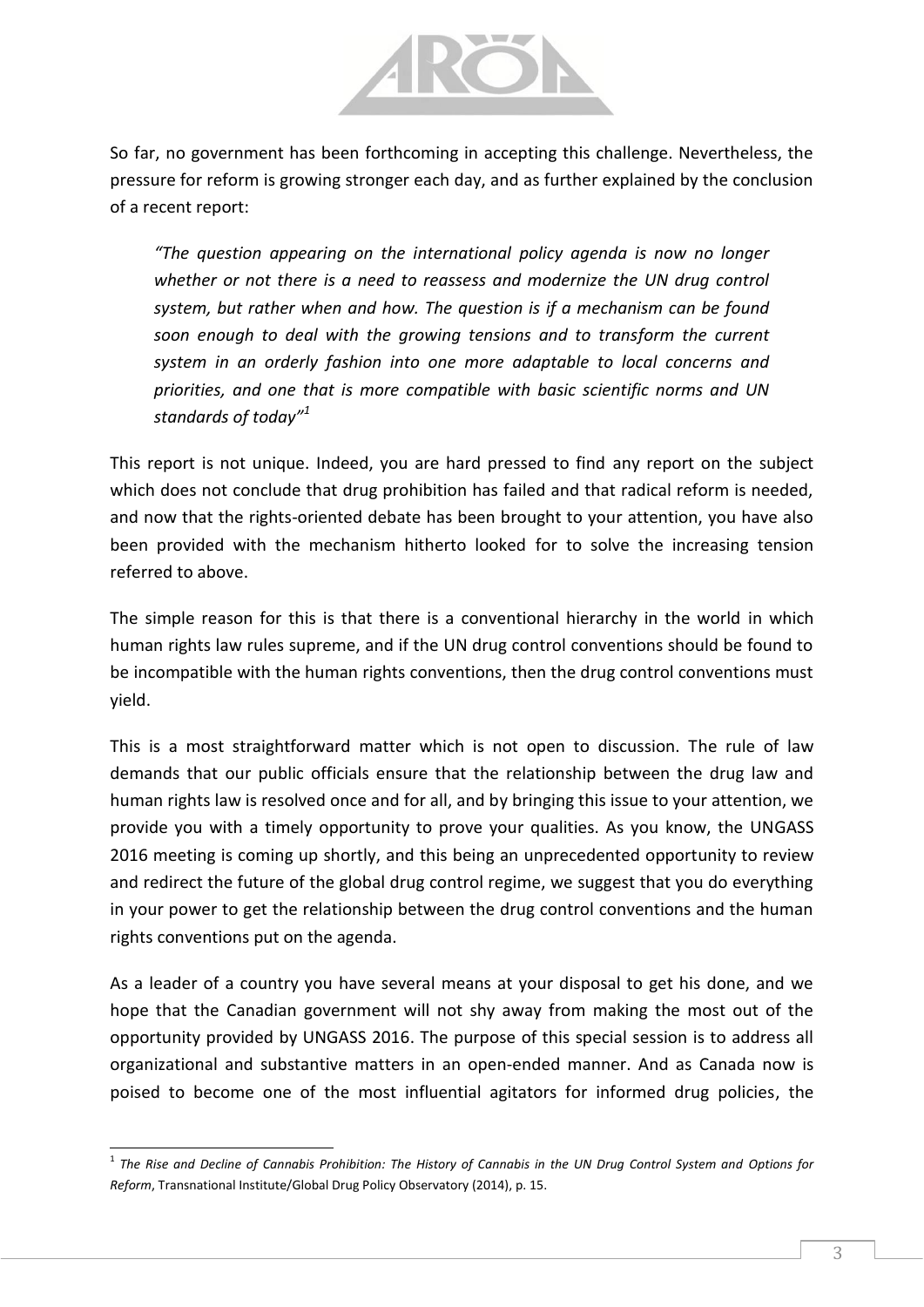

human rights angle should be further pursued as an avenue to have the failures of prohibition exposed and reviewed in the context of human rights law.

We therefore hope that you will use this occasion to work towards the creation of an international, independent, impartial, and competent commission whereby the issue can be satisfactorily addressed.

When it comes to this, there are four questions that must be answered to the satisfaction of such a commission in order for drug prohibition to be found compatible with human rights law. Provided that our civil servants recognize the rights-oriented debate, these questions are basically the same, and can, using marijuana as an example, be stated like this:

• Whereas all comparisons of the problems associated with marijuana and legal drugs like alcohol and tobacco demonstrate that the legal ones are more harmful to users' health and more destructive to us as a society: *How will you defend present policies? How can you, without building your drug policy on a discriminatory practice—and thus violate the principle of equality—argue in favor of a health-oriented approach toward alcohol users and a continued criminalization of marijuana users?*

• Whereas there is the same supply and demand factors involved when it comes to marijuana and other drugs like alcohol and tobacco, and whereas the different groups of drugs also have the same varying patterns of use associated with them: *How will you justify the persecution and the demonization of the drug law violators? What sort of crimes against his fellowmen has a* marijuana *producer, transporter or seller committed that an alcohol producer, transporter or seller has not?*

• Whereas virtually all of the world's leading drug policy scholars are in agreement that the drug laws have had worse consequences for society in general and users in particular than the drug use itself would have had, and whereas more and more organizations and commissions publish reports that confirm the same: *How will you, from the growing evidence base that suggests the cure (marijuana prohibition) is worse than the disease (marijuana use) defend current policies as measured against the principle of proportionality?*

• Whereas a majority of drug policy experts agree that there was a moral panic behind the outlawing of marijuana; whereas these professionals acknowledge that its current classification makes no sense; whereas scholarly works such as James Ostrowski's *Answering the Critics of Drug Legalization,* Douglas Husak's *Drugs and Rights,* and David A.J. Richards' *Sex, Drugs, Death, and the Law* have thoroughly refuted the traditional arguments in favor of criminalization; whereas scholars such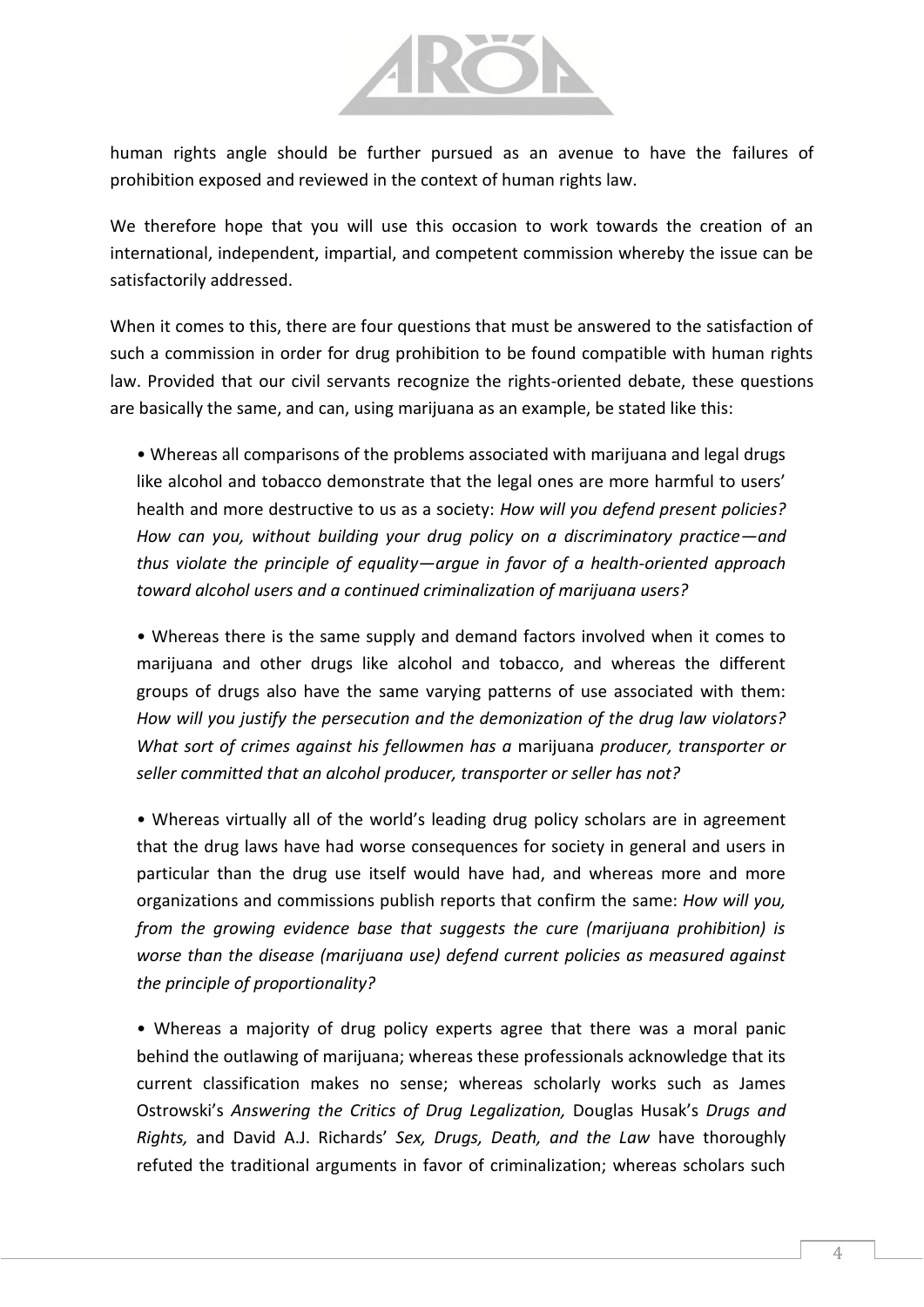

as Eva Bertram, Morris Blachman, Kenneth Sharpe and Peter Andreas have documented fatal flaws in the strategy of prohibition that cannot possibly be remedied; whereas an independent, impartial, and competent tribunal (the Cannabis-tribunal in the Hague, 2008) has already qualified the prohibitionist argument as "based on fallacies" and "absolutely worthless", and whereas the drug laws thus seem to build their credibility on a series of faulty premises: Considering the fact that the enemy image of marijuana has proven vastly exaggerated; considering that the separation between the licit and illicit substances has proven an arbitrary divide; considering that that the evidence is increasingly clear that the drug laws have failed in reducing their supply and demand; considering that American, as well as European decriminalization experiments have shown a health-oriented approach to be more successful in dealing with the harms caused by drug use; considering that the cure has proven worse than the disease to the degree that the harms caused by prohibition now have become so enormous that they threaten to undermine the very fabric of our society; considering that paternalistic and moralistic arguments have failed, and considering that you can no longer justify prohibition on the basis that (1) it suppresses different types of crime, (2) that it protects our youth and the wellbeing of society, (3) that drug abuse has substantial economic and social costs, (4) that marijuana use is intrinsically immoral and degrading in nature, (5) that its use is self-destructive, dangerous and may cause a variety of harms, including physical injury, addiction and death, (6) that it is a gateway drug, (7) that its use is not a victimless crime since it causes harm to others, and (8) that we do not know the consequences of legalization: *All this considered, what compelling reasons can there be for prohibition, and in what way are its means tailored towards its explicitly stated ends?<sup>2</sup>*

These questions summarize the essence of the rights-oriented debate, and if drug prohibition really is compatible with human rights law, then it should be easy enough for a prohibitionist to answer them.

So far, however, no one has been interested in doing so. As a matter of fact, prohibitionists in government and elsewhere have gone out of their way to ignore the implications of the rights-oriented debate; some have even gone so far as to suggest that drug users are exempt from the human rights conventions, and those among our civil servants who wish to continue this trend must invalidate this chain of reasoning and answer the following question:

 $\overline{\phantom{a}}$ 

<sup>2</sup> Source references and documentation for these allegations can be found in *To End a War*. For a comprehensive overview of the scientific research refuting the usual claims made about cannabis, see also International Centre for Science in Drug Policy*, State of the Evidence: Cannabis Use and Regulation*, 2015.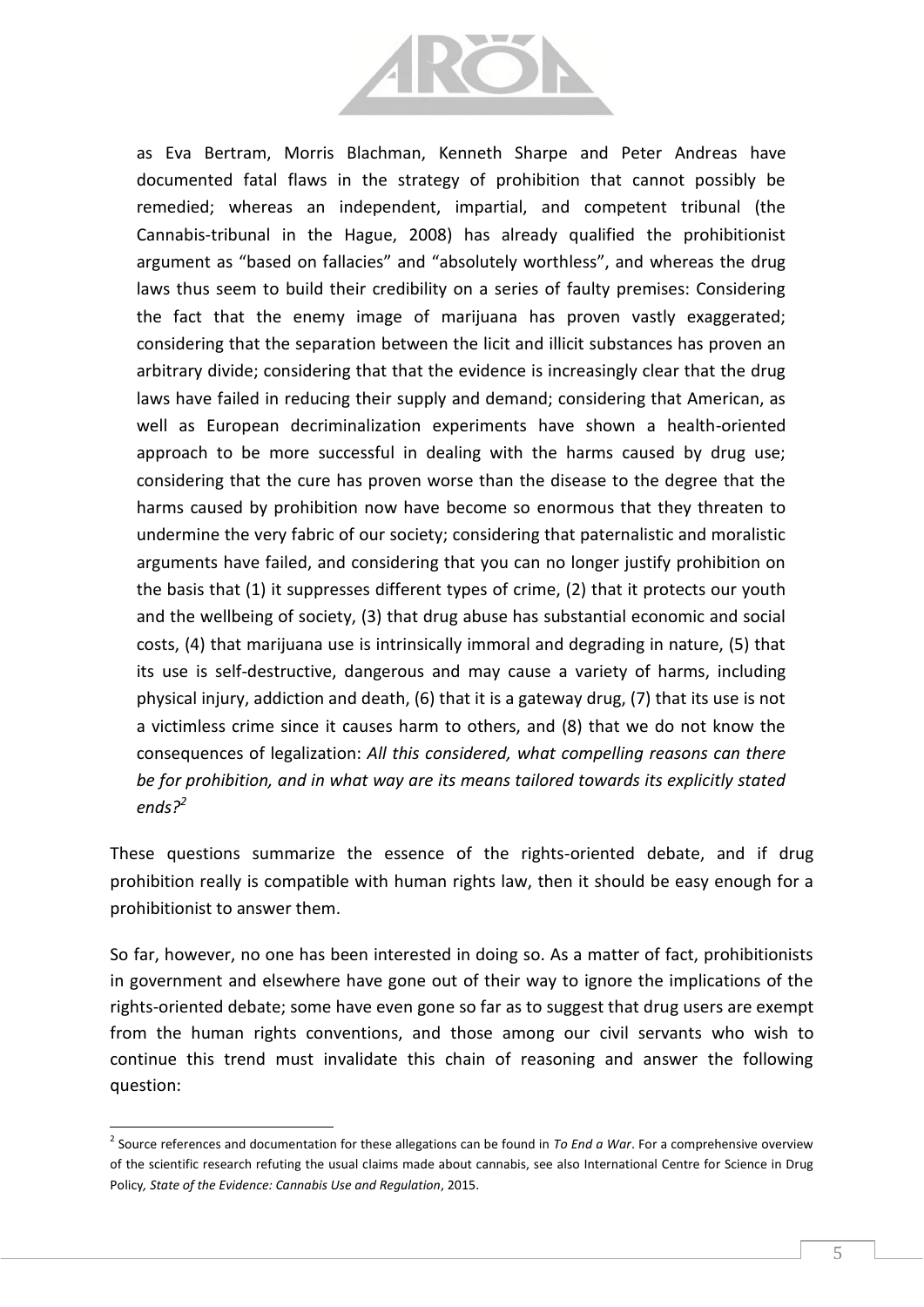

• Whereas the fundamental principle from which our system of law follows is that the individual is to have as much freedom, responsibility, and self-determination as absolutely possible (that is, as compatible with a similar right and freedom of others); whereas to whatever degree our rights and freedoms shall be restricted weighty societal considerations must necessitate such actions (that is, they must be required for the protection of the general welfare and the purpose of securing due recognition and respect for the rights and freedoms of others); whereas the purpose of human rights law is to see to it that this is so and to protect the individual from undue, unjust, and arbitrary interferences; whereas at the core of the human rights conventions we therefore find certain legal principles, principles that are derived from the Wholeness concept, are mirrored in all humanitarian values, and bring together constitutional law, social contractarian thought and moral theory; whereas the articles of the conventions are the result of these principles and established to promote them so that their light can shine forth as we mature as a society towards greater levels of understanding; whereas these conventions thus is established to ensure to all people, *without distinction of any kind*, protection against discriminatory, unjust, arbitrary and disproportional practices; whereas this obviously includes the world's 200-300 million drug users, and whereas the objective of human rights law therefore is to secure *also to them* the rights and protections recognized in the human rights conventions: Considering that you undertake to strive for the advancement and observance of the rights and protections recognized in these conventions; considering that the principles you have a duty to promote and protect establish certain criteria that our system of law must be in accordance with in order to be lawful; considering that the abolitionists have assembled overwhelming evidence that the drug laws, as measured against these criteria, are found wanting; considering that these laws' societal function and consequence has been so devastating that they fulfill the criteria as gross human rights violations and crimes against humanity; considering that abolitionists have presented documentation that legal scholars and drug policy experts around the world have concluded the same; considering that former officials of such stature as UN Secretary General and High Commissioner for Human Rights are among the people who have attested to this factual picture; considering that you have been presented with four questions that must be answered to the satisfaction of an independent, impartial and competent tribunal if these scholars' and experts' conclusions are to be refuted; considering that the prohibitionist regime has never been submitted to the test of reason and that our officials hitherto have refused to respond to these questions; considering that *the rule of law demands that they be answered*, but that every official so far confronted with the matter has flouted his duties and denied us our right to an effective remedy;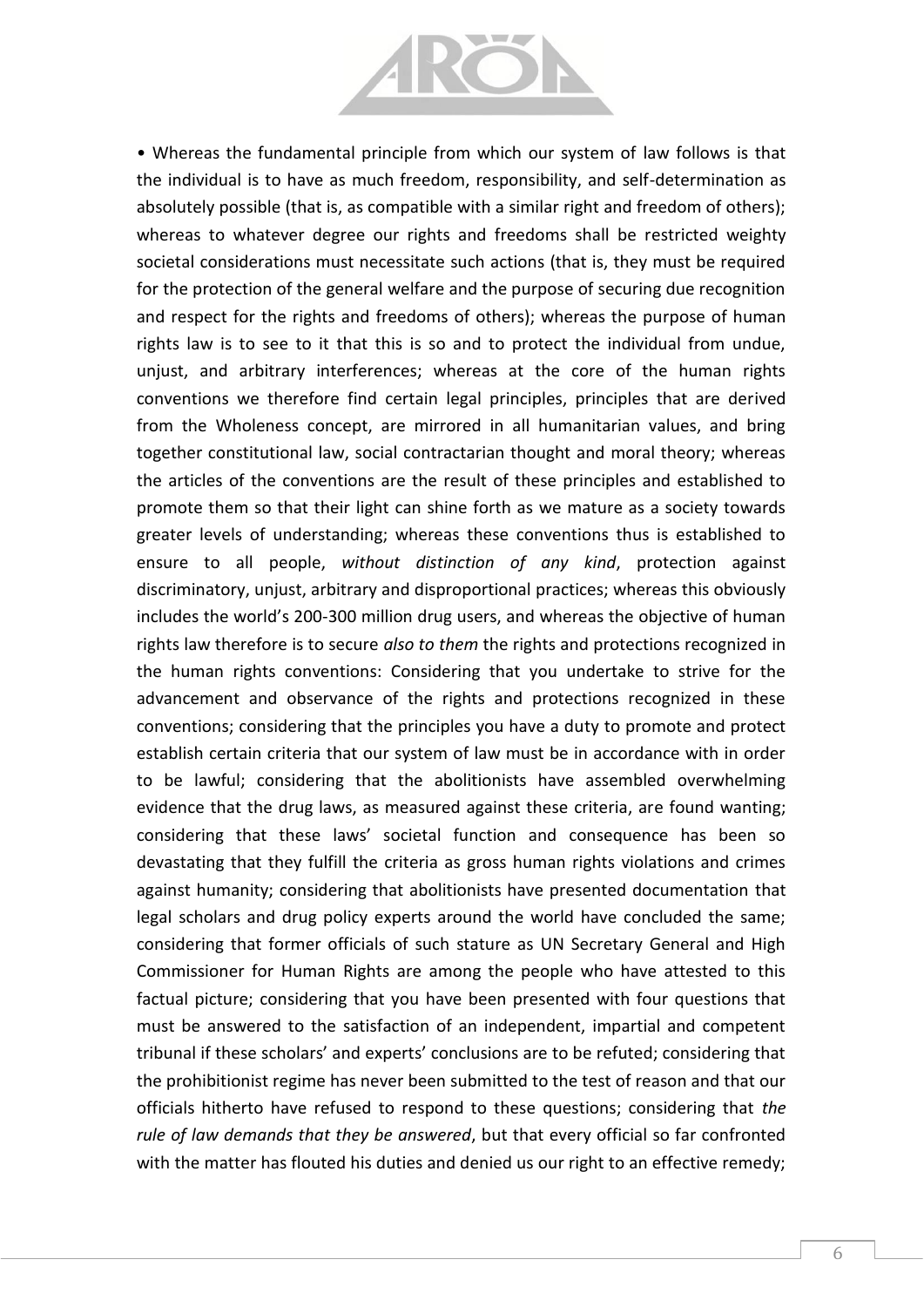

considering that up to 300 million drug users therefore are without the protection of human rights law and considering that the validity of the social contract and your credibility as civil servants now depends on the degree to which you take the promotion and observance of human rights law seriously; considering that your responsibility not only to the world's drug users, but humanity at large, the rule of law, and the human rights conventions you have a duty to protect and promote is clear; considering that objectively speaking there is no doubt that the abolitionists' concerns are valid and that in order to protect the integrity of the principles at the heart of the conventions you therefore need to see to it that human rights law rules supreme, that the matter is properly reviewed, and that these questions are satisfactorily answered; considering that if you fail to do so without adequately addressing the issues raised herein—that is, explaining *wherein* this chain of reasoning you disagree and/or *what more* corroboration we need to substantiate our contentions—it will become evident that your opposition to drug reform is blind; that it is motivated by ignorance and ignoble ambitions and that you are misusing your authority in an attempt to arrest the development of human rights rather than advance it; considering that in doing so you are, in effect, an enemy of all things good and decent, standing shoulder to shoulder with gangsters and war profiteers against the rule of law and the interests of the human race, and that you rightfully can be persecuted as a willful participant in crimes against humanity: *All this considered, how will you explain your reasons for maintaining that the principles of human rights law do not apply to our drug laws? How will you explain your position and your rationale that the drug users somehow are exempt from a catalogue of rights that is inherent to every human being and that we are all supposed to enjoy?*

*This is the great challenge facing prohibitionists*, and should you find any civil servant, in the UN or elsewhere, insistent upon maintaining the status quo, then they must confront the rights-oriented debate head on and answer these questions to the satisfaction of an independent, impartial, and competent tribunal. The importance that they do cannot be overstated, for *only by answering these questions can they stand their ground; only by doing so can they show us that current policies are compatible with human rights; only by doing so can they assure the world's drug users that their rights are respected; and only by doing so can the State present itself as an adherent to the rule of law.*

Now that you are informed of this matter, your duties to international law are incontrovertible; *To End a War* expands on this bit, and as a representative of the world's drug users and human rights defenders we hope that you will take our catalogue of rights seriously.